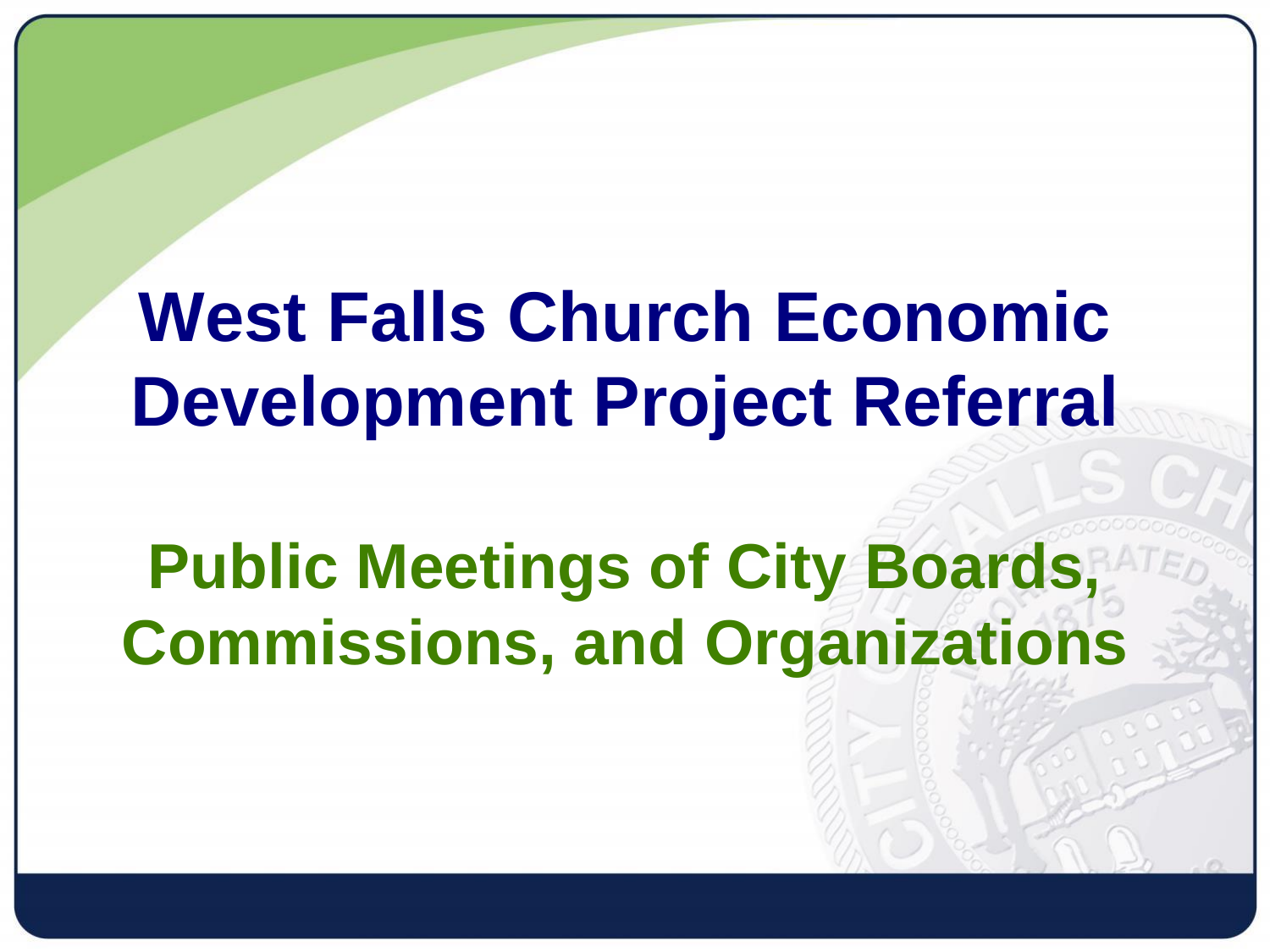# **Agenda**

- **1) Roll Call**
- **2) Introduction**

### **3) Planning Process (15 minutes)**

- a) Special Exception Entitlement
	- i. Project Summary and Application
	- ii. Review Process
	- iii. Schedule
- b) Boards and Commission Review
	- i. Expectations from Boards and Commissions
- **4) Q/A with Staff (15 minutes)**
- **5) Presentation from Falls Church Gateway Partners (EYA | PN Hoffman | Regency) (60 minutes)**
- **6) Q/A with Developer**
- **7) Wrap-Up and Follow-Up Questions**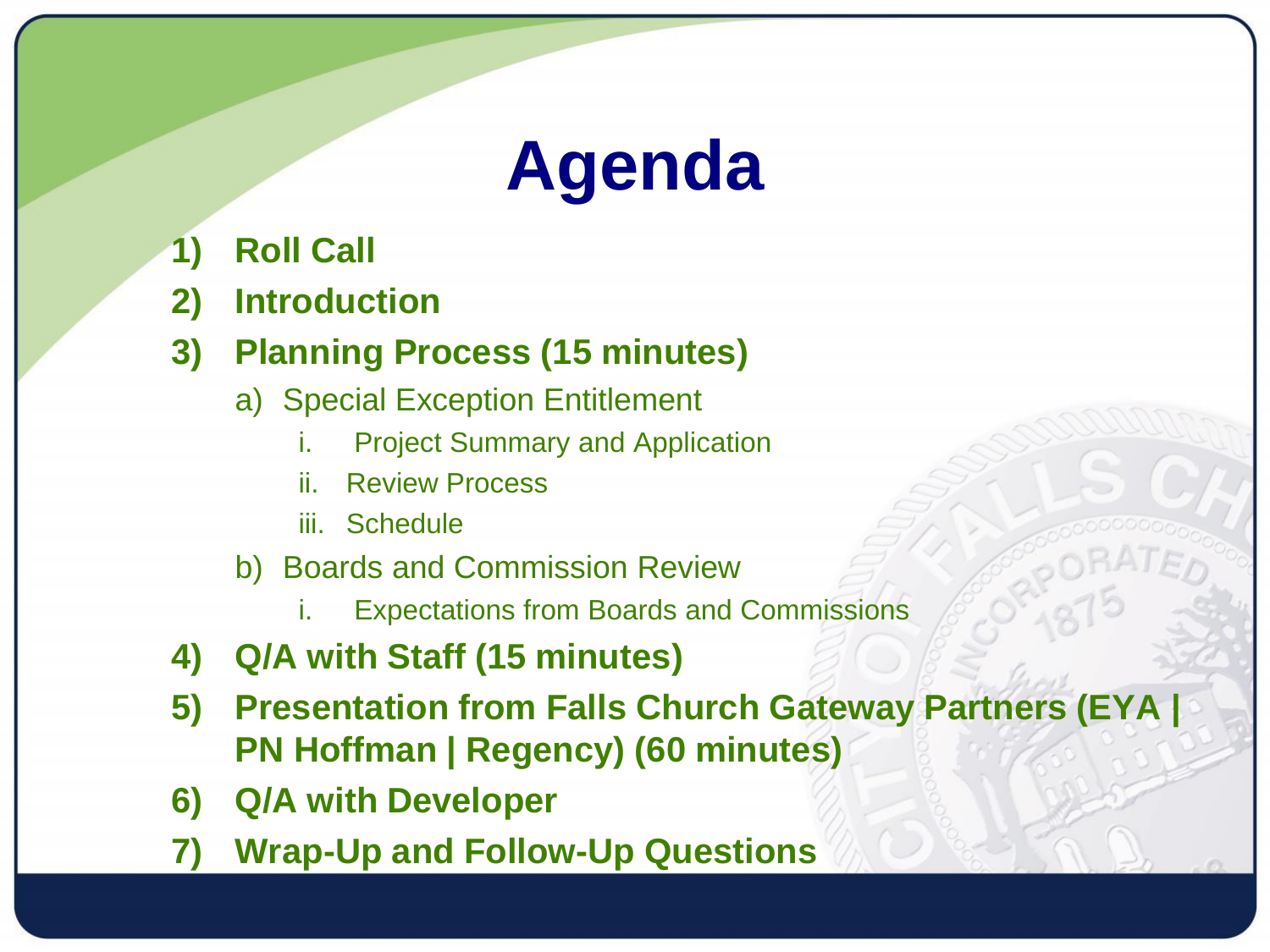# City of Falls Church,<br>Virginia

#### **Legend**

**City Boundary** Parcel

#### **Parcel Information**

The School Board of the CFC RPC 51-221-001 Acreage: 24.6847 acres

The City of Falls Church RPC 51-221-002 Acreage: 8.3682

The City of Falls Church RPC 51-221-003 Acreage: 1.5998 acres

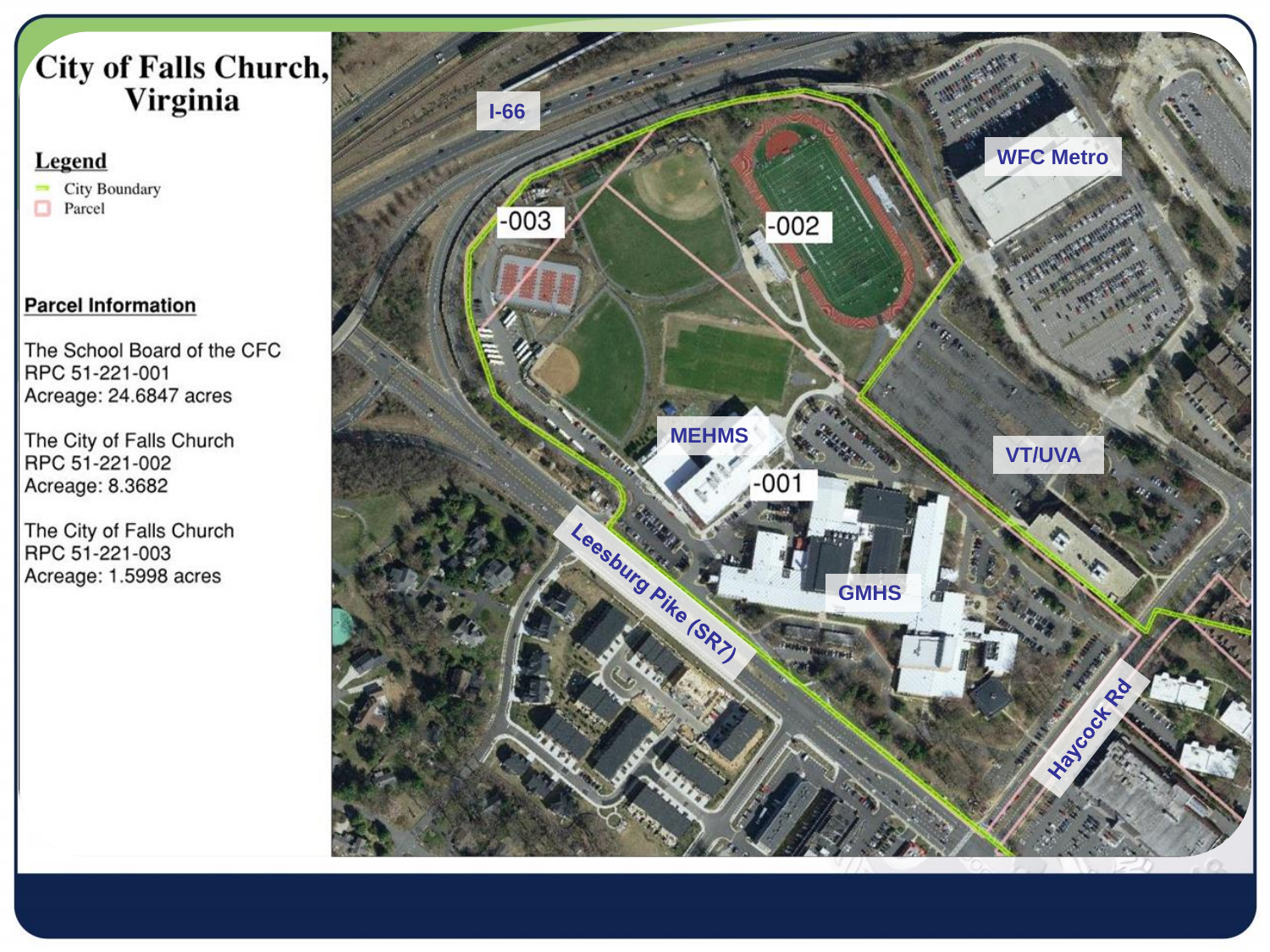| <b>Month &amp; Year</b> | <b>High School Project</b>                                | <b>Economic Development</b>                                               |
|-------------------------|-----------------------------------------------------------|---------------------------------------------------------------------------|
| <b>January 2018</b>     |                                                           | <b>Adopt Comprehensive Plan</b><br><b>Amendment</b>                       |
| <b>February 2018</b>    | <b>Issue Request for</b><br><b>Detailed Proposals</b>     |                                                                           |
| <b>March 1, 2018</b>    |                                                           | <b>Issue Request for Proposals</b>                                        |
| May 23, 2018            | <b>Issue debt for GMHS Design</b>                         |                                                                           |
| <b>June 2018</b>        | <b>Select School Design</b><br>and Construction Team      | <b>Issue Request for</b><br><b>Detailed Proposals</b>                     |
| <b>August 2018</b>      |                                                           | <b>B-2 Zoning Text Amendments</b>                                         |
| <b>November 2018</b>    |                                                           | <b>Select Development Partner</b>                                         |
| <b>December 2018</b>    |                                                           | <b>B-2 Rezoning</b>                                                       |
| <b>May 2019</b>         | <b>Finalize School Plans</b><br>and Construction Contract | <b>Finalize Land Lease/Sale</b><br><b>Agreement &amp; Zoning Approval</b> |
| <b>June 2019</b>        | <b>Issue debt for GMHS</b><br><b>Construction</b>         |                                                                           |
| <b>July 2019</b>        | <b>Construction Begins</b>                                | <b>Site Plan, Building Permits</b>                                        |
| <b>Winter 2020/21</b>   | <b>School Opens</b>                                       |                                                                           |
| <b>Fall 2021</b>        |                                                           | <b>Economic Development</b><br><b>Construction Begins</b>                 |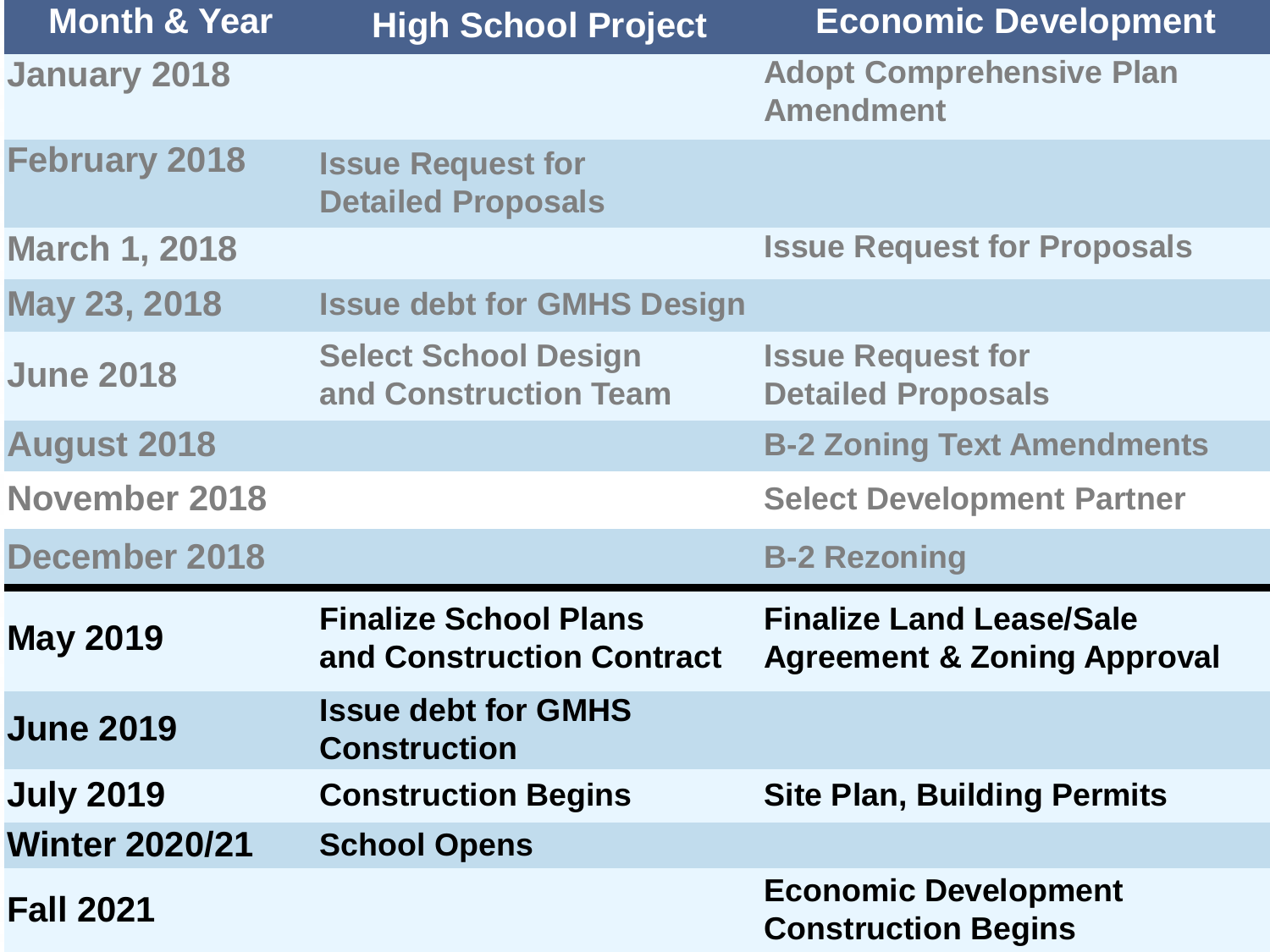## **Project Summary & Application**

### **Special Exception Entitlement – Required Elements**

| Density      | 1,421,055 SF/ Floor Area Ratio (FAR) is ~3.7                                                                                                                                                                                                                            |
|--------------|-------------------------------------------------------------------------------------------------------------------------------------------------------------------------------------------------------------------------------------------------------------------------|
| <b>Uses</b>  | Office, hotel, senior housing, condominiums, rental apartments, retail,<br>civic/entertainment uses, large central open space<br>(40% commercial   60% residential)                                                                                                     |
| Height       | 6-15 stories. Tallest heights proposed at SE corner, decreasing heights<br>approaching school campus with the exception of the senior housing at<br>11 stories. Up to six stories are shown adjacent to school for the<br>proposed shared garage and the hotel building |
| Parking      | Ratios for each use would be determined at SEE                                                                                                                                                                                                                          |
| <b>Plans</b> | Building footprints, utilities, transportation, open space/recreation,<br>conceptual landscape plan                                                                                                                                                                     |
| Phasing      | Phase 1: uses listed above (~800,000 to 1,100,000 GSF); Phase 2:<br>condos, retail, office (~357,000 GSF)                                                                                                                                                               |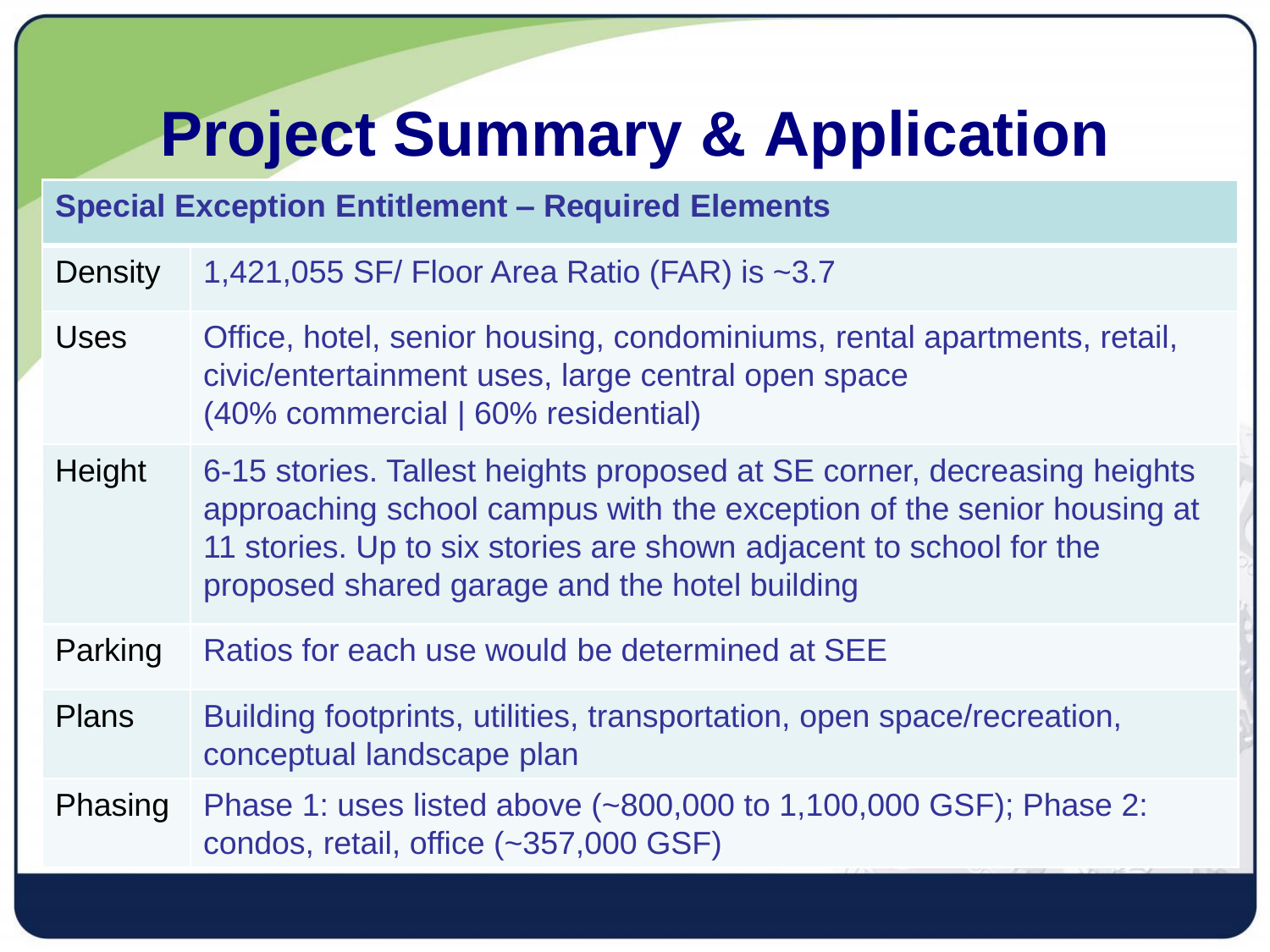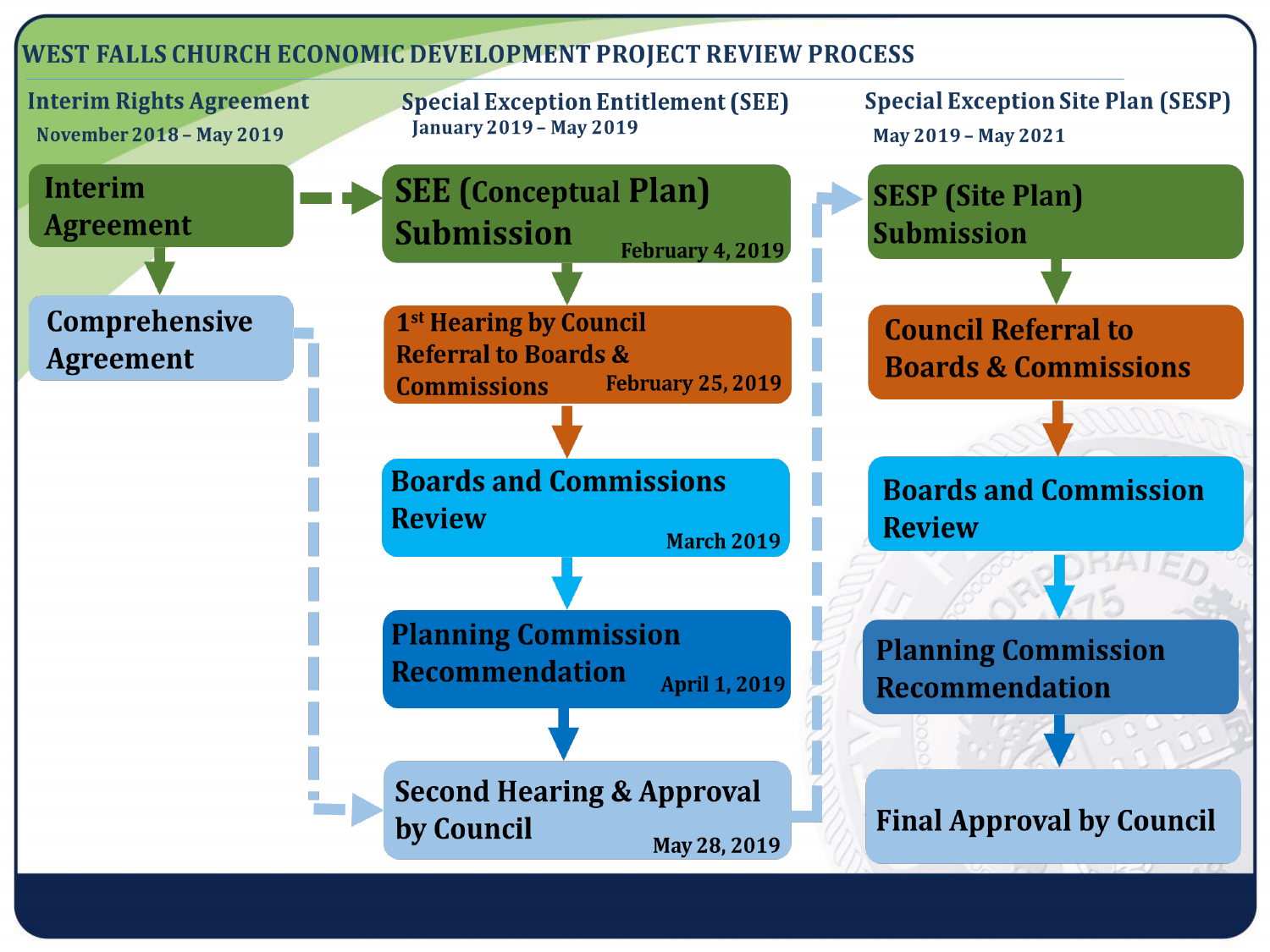# **Boards and Commissions**

| <b>Date</b>        | <b>Group</b>                                                                                                               |
|--------------------|----------------------------------------------------------------------------------------------------------------------------|
| March <sub>5</sub> | Economic Development Authority, Chamber of Commerce, Human<br><b>Services Advisory Council</b>                             |
| March 6            | Recreation & Parks Advisory Council, Arts and Humanities Council,<br><b>Village Preservation &amp; Improvement Society</b> |
| March 7            | <b>Historical Commission, Historic Architectural Advisory Board</b>                                                        |
| March 11           | Housing Commission, Citizens Advisory Committee on<br><b>Transportation, Library Board</b>                                 |
| March 12           | <b>School Board</b>                                                                                                        |
| March 13           | <b>Planning Commission, Architectural Advisory Board, Tree</b><br><b>Commission, Environmental Sustainability Council</b>  |